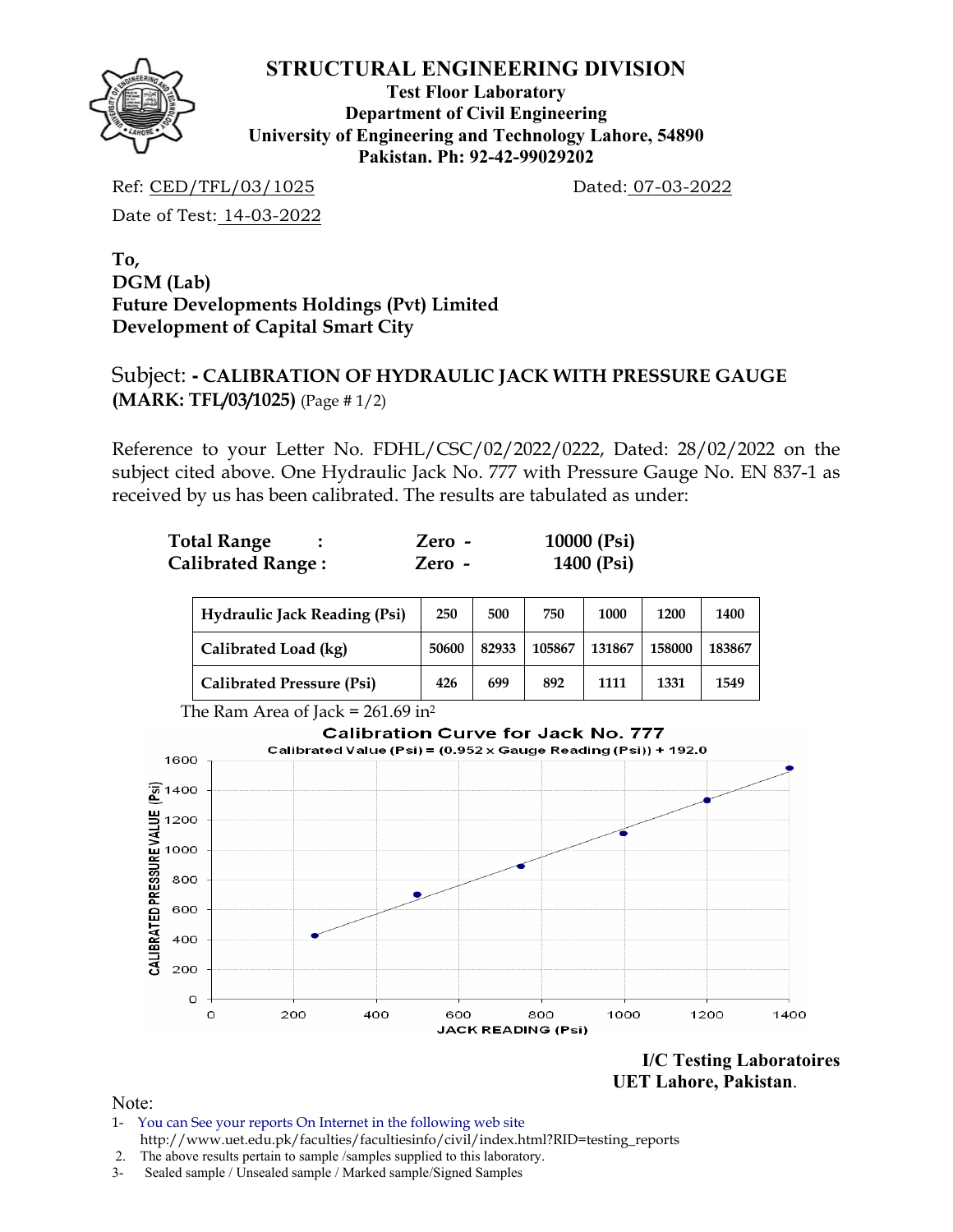

**Test Floor Laboratory Department of Civil Engineering University of Engineering and Technology Lahore, 54890 Pakistan. Ph: 92-42-99029202** 

Ref: CED/TFL/03/1025 Dated: 07-03-2022

Date of Test: 14-03-2022

### **To, DGM (Lab) Future Developments Holdings (Pvt) Limited Development of Capital Smart City**

# Subject: **- CALIBRATION OF DIAL GAUGES (MARK: TFL/03/1025)** (Page # 2/2)

 Reference to your Letter No. FDHL/CSC/02/2022/0222, Dated: 28/02/2022 on the subject cited above. Three Dial Gauges as received by us have been calibrated on standard calibration device. The results are tabulated as under.

| <b>Total Range</b>       | Zero - | $50 \text{ (mm)}$ |
|--------------------------|--------|-------------------|
| <b>Calibrated Range:</b> | Zero - | $30 \text{ (mm)}$ |

| <b>Standard</b> | <b>Dial Gauge Readings</b>      |                                  |                                          |  |  |  |  |  |  |  |  |
|-----------------|---------------------------------|----------------------------------|------------------------------------------|--|--|--|--|--|--|--|--|
| Reading         | Dial Gauge No. I<br>(16K220157) | Dial Gauge No.<br>II (16F083307) | Dial Gauge No.<br><b>III</b> (16F083345) |  |  |  |  |  |  |  |  |
| 200             | 199                             | 197                              | 198                                      |  |  |  |  |  |  |  |  |
| 400             | 399                             | 397                              | 399                                      |  |  |  |  |  |  |  |  |
| 600             | 598                             | 597                              | 597                                      |  |  |  |  |  |  |  |  |
| 800             | 798                             | 798                              | 798                                      |  |  |  |  |  |  |  |  |
| 1000            | 997                             | 997                              | 998                                      |  |  |  |  |  |  |  |  |
| 1200            | 1198                            | 1196                             | 1197                                     |  |  |  |  |  |  |  |  |
| 1400            | 1400                            | 1396                             | 1397                                     |  |  |  |  |  |  |  |  |
| 1600            | 1598                            | 1596                             | 1596                                     |  |  |  |  |  |  |  |  |
| 1800            | 1799                            | 1796                             | 1797                                     |  |  |  |  |  |  |  |  |
| 2000            | 1999                            | 1996                             | 1997                                     |  |  |  |  |  |  |  |  |
| 2200            | 2199                            | 2197                             | 2197                                     |  |  |  |  |  |  |  |  |
| 2400            | 2399                            | 2397                             | 2396                                     |  |  |  |  |  |  |  |  |
| 2600            | 2599                            | 2597                             | 2597                                     |  |  |  |  |  |  |  |  |
| 2800            | 2800                            | 2797                             | 2797                                     |  |  |  |  |  |  |  |  |
| 3000            | 2999                            | 2997                             | 2997                                     |  |  |  |  |  |  |  |  |

**I/C Testing Laboratoires UET Lahore, Pakistan**.

Note:

1- You can See your reports On Internet in the following web site http://www.uet.edu.pk/faculties/facultiesinfo/civil/index.html?RID=testing\_reports

2. The above results pertain to sample /samples supplied to this laboratory.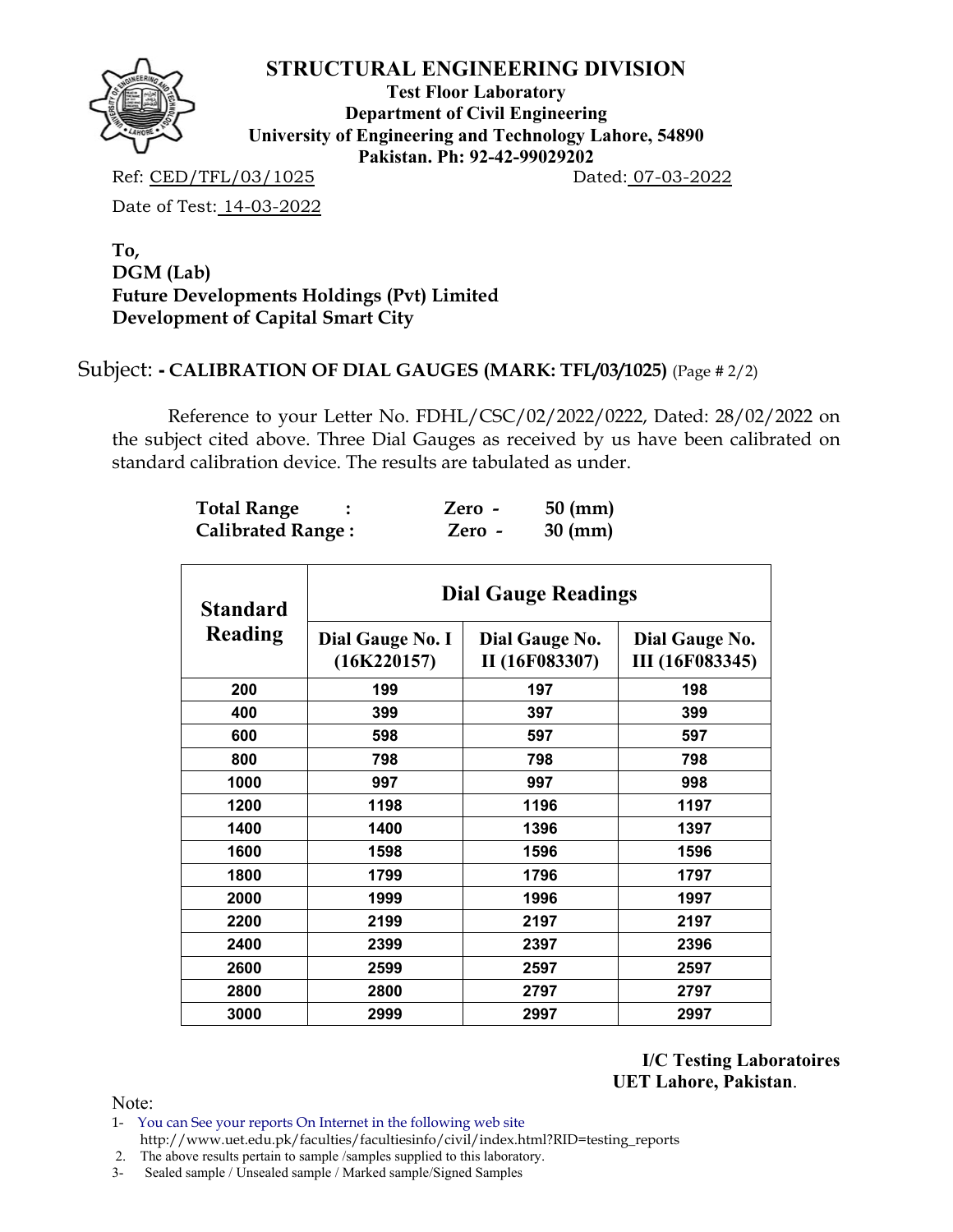

**Test Floor Laboratory Department of Civil Engineering University of Engineering and Technology Lahore, 54890 Pakistan. Ph: 92-42-99029202** 

To, M/S Gunj Bukhash Builders Lahore

Reference # CED/TFL 1047 (Dr. Rizwan Azam) Dated: 10-03-2022 Reference of the request letter # GBB-UET-01 Dated: 10-03-2022

## **Tension Test Report** (Page -1/1) Date of Test 14-03-2022 Gauge length 640 mm Description Steel Strand Tensile Test as per ASTM A-416-94a

| Sr. No.      | <b>Nominal</b><br><b>Diameter</b> | <b>Nominal</b><br>Weight     | <b>Measured</b><br>weight | <b>Yield strength</b><br>clause $(6.3)$ |        | <b>Breaking</b><br>strength clause<br>(6.2) |        | % Elongation | Remarks/Coil No. |
|--------------|-----------------------------------|------------------------------|---------------------------|-----------------------------------------|--------|---------------------------------------------|--------|--------------|------------------|
|              | (mm)                              | (kg/km)                      | (kg/km)                   | (kg)                                    | (kN)   | (kg)                                        | (kN)   |              |                  |
| $\mathbf{1}$ | 9.53<br>(3/8")                    | 432.0                        | 461.0                     | 10700                                   | 104.97 | 11500                                       | 112.82 | >3.50        | XX               |
|              |                                   |                              |                           |                                         |        | $\overline{\phantom{0}}$                    |        |              |                  |
|              |                                   |                              |                           |                                         |        |                                             |        |              |                  |
| -            |                                   |                              |                           |                                         |        | -                                           |        |              |                  |
| -            |                                   |                              |                           |                                         |        | $\overline{\phantom{0}}$                    |        |              |                  |
| -            |                                   | $\qquad \qquad \blacksquare$ |                           |                                         |        | $\blacksquare$<br>$\overline{\phantom{a}}$  |        |              |                  |
|              |                                   |                              |                           | <b>Only one sample for Test</b>         |        |                                             |        |              |                  |

**I/C Testing Laboratoires UET Lahore, Pakistan**.

Note:

1- You can See your reports On Internet in the following web site http://www.uet.edu.pk/faculties/facultiesinfo/civil/index.html?RID=testing\_reports

2. The above results pertain to sample /samples supplied to this laboratory.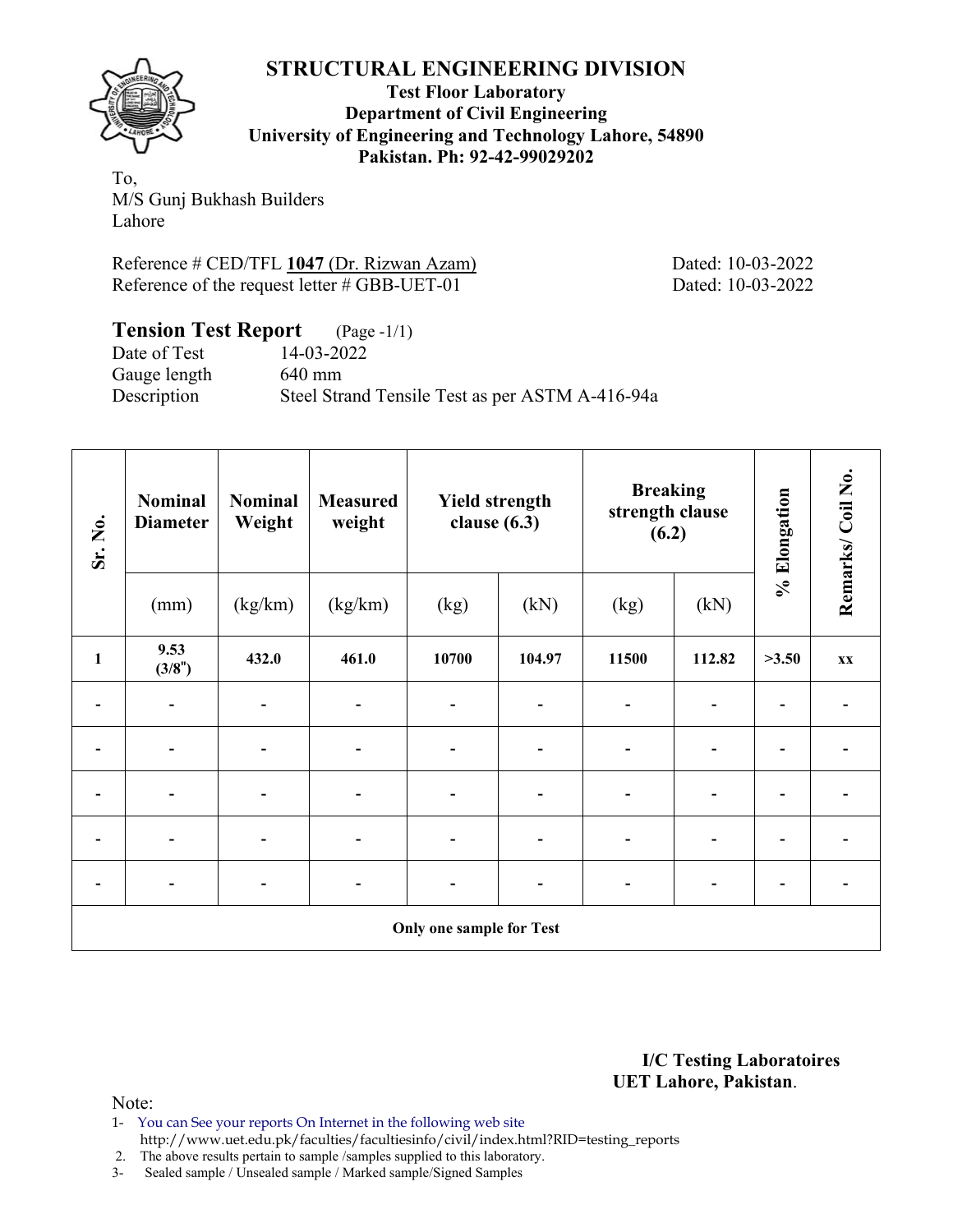

#### **Test Floor Laboratory Department of Civil Engineering University of Engineering and Technology Lahore, 54890 Pakistan. Ph: 92-42-99029202**

To, M/S Beybani Construction Co. Islamabad (Civil Work for NG Compression Part (2C)) (FFC Mirpur Mathelo)

Reference # CED/TFL **1049** (Dr. Waseem Abbas) Dated: 11-03-2022 Reference of the request letter # Nil Dated: 11-03-2022

**Remarks** 

Remarks

| <b>Tension Test Report</b><br>$(Page - 1/1)$<br>14-03-2022<br>Date of Test<br>Gauge length |          |                                     |                   |                |                         |                                         |                      |                              |                                 |                |                |                      |                     |
|--------------------------------------------------------------------------------------------|----------|-------------------------------------|-------------------|----------------|-------------------------|-----------------------------------------|----------------------|------------------------------|---------------------------------|----------------|----------------|----------------------|---------------------|
|                                                                                            |          | Description                         |                   |                | 8 inches                | Plain Steel Bar Tensile and Bend Test   |                      |                              |                                 |                |                |                      |                     |
| Weight<br>Sr. No.                                                                          |          |                                     | Diameter/<br>size |                | Area<br>$\text{(mm}^2)$ | <b>Yield load</b>                       | <b>Breaking Load</b> | <b>Yield Stress</b><br>(MPa) | <b>Ultimate Stress</b><br>(MPa) | Elongation     | % Elongation   | Reduction of<br>Area | % Reduction of Area |
|                                                                                            | (lbs/ft) | Nominal<br>Actual<br>(inch)<br>(mm) |                   | Nominal        | Actual                  | (kg)                                    | (kg)                 | Actual                       | Actual                          | (inch)         |                | (mm <sup>2</sup> )   |                     |
| $\mathbf{1}$                                                                               | 6.210    | $1 - 1/4$                           | 31.74             | -----          | 791.1                   | 24600                                   | 39000                | 305                          | 484                             | 2.70           | 33.8           | 411.87               | 47.9                |
| $\overline{\mathbf{2}}$                                                                    | 6.167    | $1 - 1/4$                           | 31.63             | -----          | 785.6                   | 24200                                   | 39000                | 302                          | 487                             | 2.90           | 36.3           | 390.57               | 50.3                |
| $\blacksquare$                                                                             |          |                                     |                   | ۰              |                         |                                         |                      |                              |                                 | $\blacksquare$ | $\blacksquare$ |                      |                     |
| ٠                                                                                          |          |                                     | Ξ.                | $\blacksquare$ | -                       | $\blacksquare$                          | $\blacksquare$       | ۰                            | ۰                               | ۰              | $\blacksquare$ | $\blacksquare$       | $\blacksquare$      |
| ۰                                                                                          |          | $\blacksquare$                      |                   | ۰              |                         |                                         |                      |                              |                                 |                |                |                      |                     |
| ٠                                                                                          |          |                                     |                   |                |                         |                                         |                      |                              |                                 |                |                |                      | $\blacksquare$      |
|                                                                                            |          |                                     |                   |                |                         | Note: only two samples for tensile test |                      |                              |                                 |                |                |                      |                     |
|                                                                                            |          |                                     |                   |                |                         |                                         | <b>Bend Test</b>     |                              |                                 |                |                |                      |                     |
|                                                                                            |          |                                     |                   |                |                         |                                         |                      |                              |                                 |                |                |                      |                     |
|                                                                                            |          |                                     |                   |                |                         |                                         |                      |                              |                                 |                |                |                      |                     |
|                                                                                            |          |                                     |                   |                |                         |                                         |                      |                              |                                 |                |                |                      |                     |
|                                                                                            |          |                                     |                   |                |                         |                                         |                      |                              |                                 |                |                |                      |                     |

**I/C Testing Laboratoires UET Lahore, Pakistan**.

- 1- You can See your reports On Internet in the following web site http://www.uet.edu.pk/faculties/facultiesinfo/civil/index.html?RID=testing\_reports
- 2. The above results pertain to sample /samples supplied to this laboratory.
- 3- Sealed sample / Unsealed sample / Marked sample/Signed Samples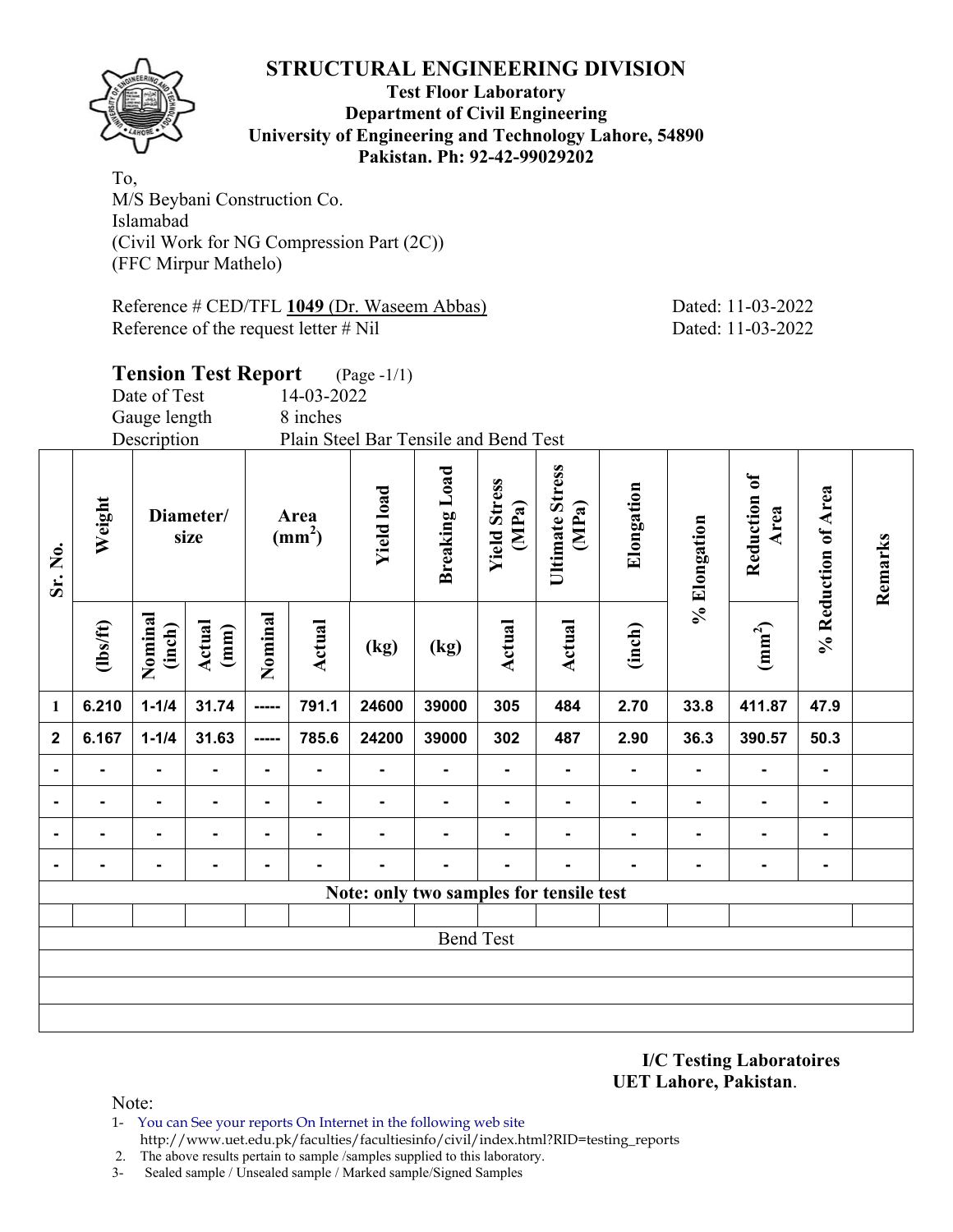**Test Floor Laboratory Department of Civil Engineering University of Engineering and Technology Lahore, 54890 Pakistan. Ph: 92-42-99029202** 

To, M/S Project Managers Lahore (Allied Bank Limited Plot No. 14 Block A3 Gulberg III Lahore)

Reference # CED/TFL 1054 (Dr. Rizwan Azam) Dated: 11-03-2022 Reference of the request letter # Nil Dated: 11-03-2022

### **Tension Test Report** (Page -1/1) Date of Test 14-03-2022 Gauge length 8 inches Description Deformed Steel Bar Tensile and Bend Test as per ASTM-A615

| Sr. No.        | Weight                                        | Diameter/<br><b>Size</b> |                          | Area<br>$(in^2)$         |                          | <b>Yield load</b> | <b>Breaking</b><br>Load | <b>Yield Stress</b><br>(psi) |                          | <b>Ultimate Stress</b><br>(psi)                                 |                          | Elongation               | % Elongation | Remarks                      |
|----------------|-----------------------------------------------|--------------------------|--------------------------|--------------------------|--------------------------|-------------------|-------------------------|------------------------------|--------------------------|-----------------------------------------------------------------|--------------------------|--------------------------|--------------|------------------------------|
| $\mathbf{1}$   | (1bs/ft)                                      | Nominal<br>$(\#)$        | Actual<br>(inch)         | Nominal                  | Actual                   | (kg)              | (kg)                    | Nominal                      | <b>Actual</b>            | Nominal                                                         | Actual                   | (inch)                   |              |                              |
|                | 0.383                                         | $\mathbf{3}$             | 0.378                    | 0.11                     | 0.113                    | 3900              | 5100                    | 78200                        | 76400                    | 102200                                                          | 100000                   | 1.10                     | 13.8         |                              |
| $\mathbf{2}$   | 0.384                                         | $\mathbf{3}$             | 0.379                    | 0.11                     | 0.113                    | 3900              | 5200                    | 78200                        | 76250                    | 104200                                                          | 101700                   | 1.20                     | 15.0         | <b>Steel</b><br>$\mathbf{F}$ |
| $\overline{a}$ | -                                             | $\blacksquare$           |                          |                          |                          |                   |                         |                              | $\overline{\phantom{a}}$ | $\overline{\phantom{a}}$                                        | $\overline{\phantom{a}}$ | $\overline{\phantom{a}}$ |              |                              |
|                | $\overline{\phantom{0}}$                      | $\blacksquare$           | $\overline{a}$           | $\overline{\phantom{0}}$ | $\overline{\phantom{a}}$ |                   |                         |                              |                          | $\overline{\phantom{a}}$                                        | $\overline{a}$           | $\overline{\phantom{a}}$ |              |                              |
|                |                                               | $\overline{\phantom{0}}$ | $\overline{\phantom{0}}$ |                          | $\overline{\phantom{0}}$ |                   |                         |                              |                          |                                                                 | $\overline{\phantom{0}}$ | $\overline{\phantom{0}}$ |              |                              |
|                |                                               | $\blacksquare$           |                          |                          |                          |                   |                         |                              |                          |                                                                 | $\blacksquare$           | ۰                        |              |                              |
|                |                                               |                          |                          |                          |                          |                   |                         |                              |                          | Note: only two samples for tensile and one sample for bend test |                          |                          |              |                              |
|                |                                               |                          |                          |                          |                          |                   |                         |                              |                          |                                                                 |                          |                          |              |                              |
|                | <b>Bend Test</b>                              |                          |                          |                          |                          |                   |                         |                              |                          |                                                                 |                          |                          |              |                              |
|                | #3 Bar Bend Test Through 180° is Satisfactory |                          |                          |                          |                          |                   |                         |                              |                          |                                                                 |                          |                          |              |                              |
|                |                                               |                          |                          |                          |                          |                   |                         |                              |                          |                                                                 |                          |                          |              |                              |
|                |                                               |                          |                          |                          |                          |                   |                         |                              |                          |                                                                 |                          |                          |              |                              |

Witness by M. Anas (Officer Civil ABL)

#### **I/C Testing Laboratoires UET Lahore, Pakistan**.

Note:

1- You can See your reports On Internet in the following web site http://www.uet.edu.pk/faculties/facultiesinfo/civil/index.html?RID=testing\_reports

2. The above results pertain to sample /samples supplied to this laboratory.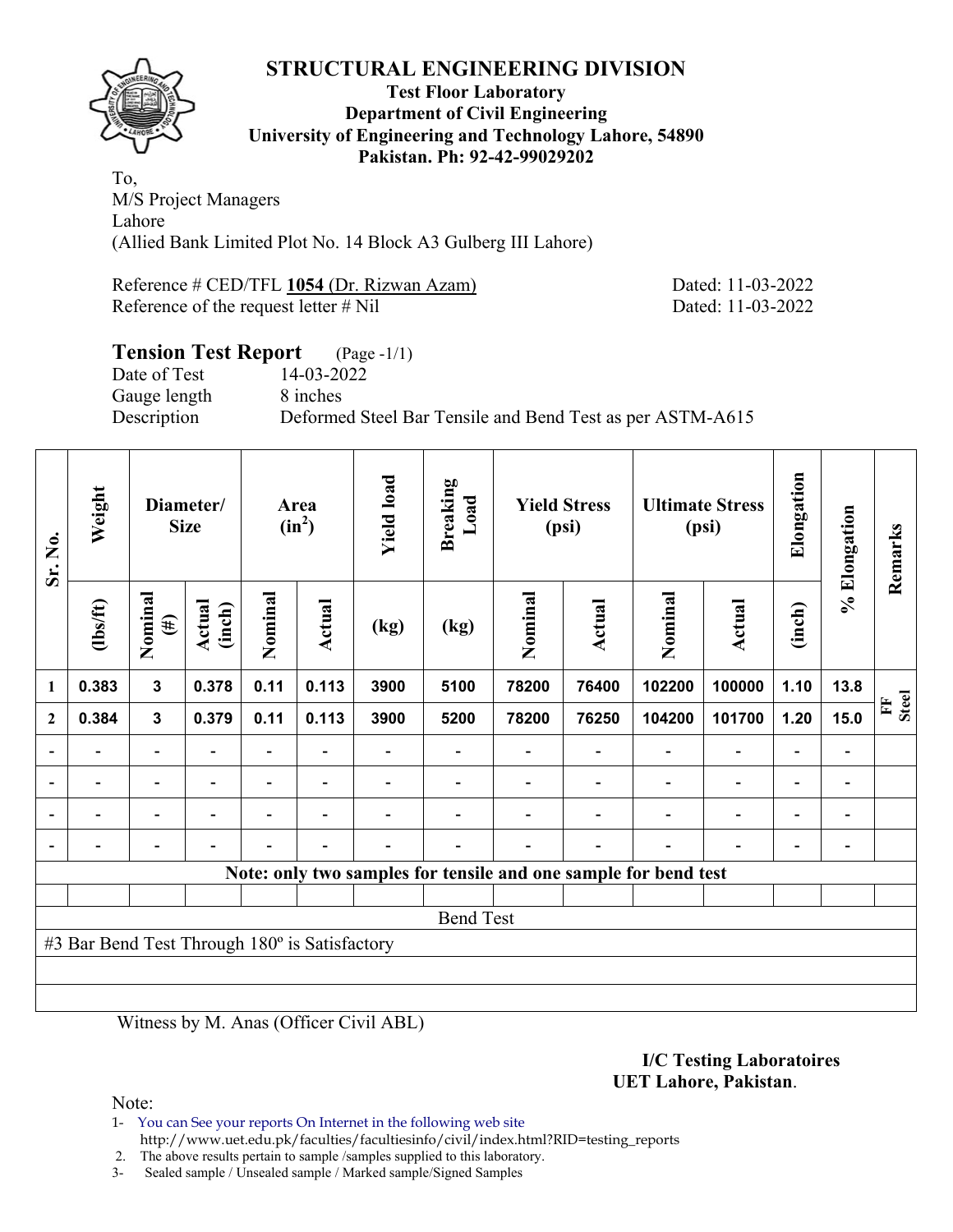

#### **Test Floor Laboratory Department of Civil Engineering University of Engineering and Technology Lahore, 54890 Pakistan. Ph: 92-42-99029202**

To, Resident Engineer Pillar & Sons Rumanza Golf & Country Club, DHA Multan

Reference # CED/TFL 1055 (Dr. Rizwan Azam) Dated: 11-03-2022 Reference of the request letter # P&S/OTH/GEN/00072 Dated: 11-03-2022

## **Tension Test Report** (Page -1/1)

Date of Test 14-03-2022 Gauge length 8 inches

Description Deformed Steel Bar Tensile and Bend Test as per ASTM-A615

| Sr. No.                  | Weight                                         | Diameter/<br><b>Size</b> |                          | Area<br>$(in^2)$         |                          | <b>Yield load</b>        | <b>Breaking</b><br>Load | <b>Yield Stress</b><br>(psi) |                          | <b>Ultimate Stress</b><br>(psi)                                 |                          | Elongation               | % Elongation                 | Remarks                   |
|--------------------------|------------------------------------------------|--------------------------|--------------------------|--------------------------|--------------------------|--------------------------|-------------------------|------------------------------|--------------------------|-----------------------------------------------------------------|--------------------------|--------------------------|------------------------------|---------------------------|
|                          | $\frac{2}{10}$                                 | Nominal<br>$(\#)$        | Actual<br>(inch)         | Nominal                  | <b>Actual</b>            | (kg)                     | (kg)                    | Nominal                      | Actual                   | Nominal                                                         | <b>Actual</b>            | (inch)                   |                              |                           |
| $\mathbf{1}$             | 4.396                                          | 10                       | 1.283                    | 1.27                     | 1.292                    | 32000                    | 42600                   | 55600                        | 54580                    | 74000                                                           | 72700                    | 1.40                     | 17.5                         | <b>Steel</b><br>${\bf S}$ |
| $\mathbf{2}$             | 4.302                                          | 10                       | 1.269                    | 1.27                     | 1.265                    | 44000                    | 56600                   | 76400                        | 76700                    | 98300                                                           | 98700                    | 1.40                     | 17.5                         |                           |
|                          |                                                | $\overline{\phantom{0}}$ |                          |                          |                          |                          |                         |                              |                          |                                                                 | $\overline{\phantom{0}}$ | $\overline{\phantom{0}}$ |                              |                           |
| $\overline{\phantom{a}}$ | $\overline{\phantom{0}}$                       | $\blacksquare$           | $\overline{\phantom{0}}$ | $\overline{\phantom{0}}$ | $\overline{\phantom{a}}$ | $\overline{\phantom{0}}$ |                         |                              | $\overline{\phantom{a}}$ | $\overline{\phantom{a}}$                                        | $\overline{\phantom{a}}$ | $\overline{\phantom{a}}$ | $\overline{\phantom{a}}$     |                           |
| $\overline{a}$           | -                                              | $\overline{\phantom{0}}$ | $\overline{\phantom{0}}$ | -                        | $\overline{\phantom{0}}$ |                          |                         |                              |                          | ٠                                                               | $\overline{\phantom{0}}$ | $\overline{\phantom{0}}$ | $\qquad \qquad \blacksquare$ |                           |
|                          | -                                              | Ξ.                       | $\overline{\phantom{0}}$ | $\blacksquare$           | $\overline{\phantom{a}}$ | $\overline{a}$           |                         |                              | $\overline{\phantom{0}}$ | $\blacksquare$                                                  | $\blacksquare$           | $\overline{\phantom{a}}$ | $\qquad \qquad \blacksquare$ |                           |
|                          |                                                |                          |                          |                          |                          |                          |                         |                              |                          | Note: only two samples for tensile and one sample for bend test |                          |                          |                              |                           |
|                          |                                                |                          |                          |                          |                          |                          |                         |                              |                          |                                                                 |                          |                          |                              |                           |
|                          | <b>Bend Test</b>                               |                          |                          |                          |                          |                          |                         |                              |                          |                                                                 |                          |                          |                              |                           |
|                          | #10 Bar Bend Test Through 180° is Satisfactory |                          |                          |                          |                          |                          |                         |                              |                          |                                                                 |                          |                          |                              |                           |
|                          |                                                |                          |                          |                          |                          |                          |                         |                              |                          |                                                                 |                          |                          |                              |                           |
|                          |                                                |                          |                          |                          |                          |                          |                         |                              |                          |                                                                 |                          |                          |                              |                           |

**I/C Testing Laboratoires UET Lahore, Pakistan**.

- 1- You can See your reports On Internet in the following web site http://www.uet.edu.pk/faculties/facultiesinfo/civil/index.html?RID=testing\_reports
- 2. The above results pertain to sample /samples supplied to this laboratory.
- 3- Sealed sample / Unsealed sample / Marked sample/Signed Samples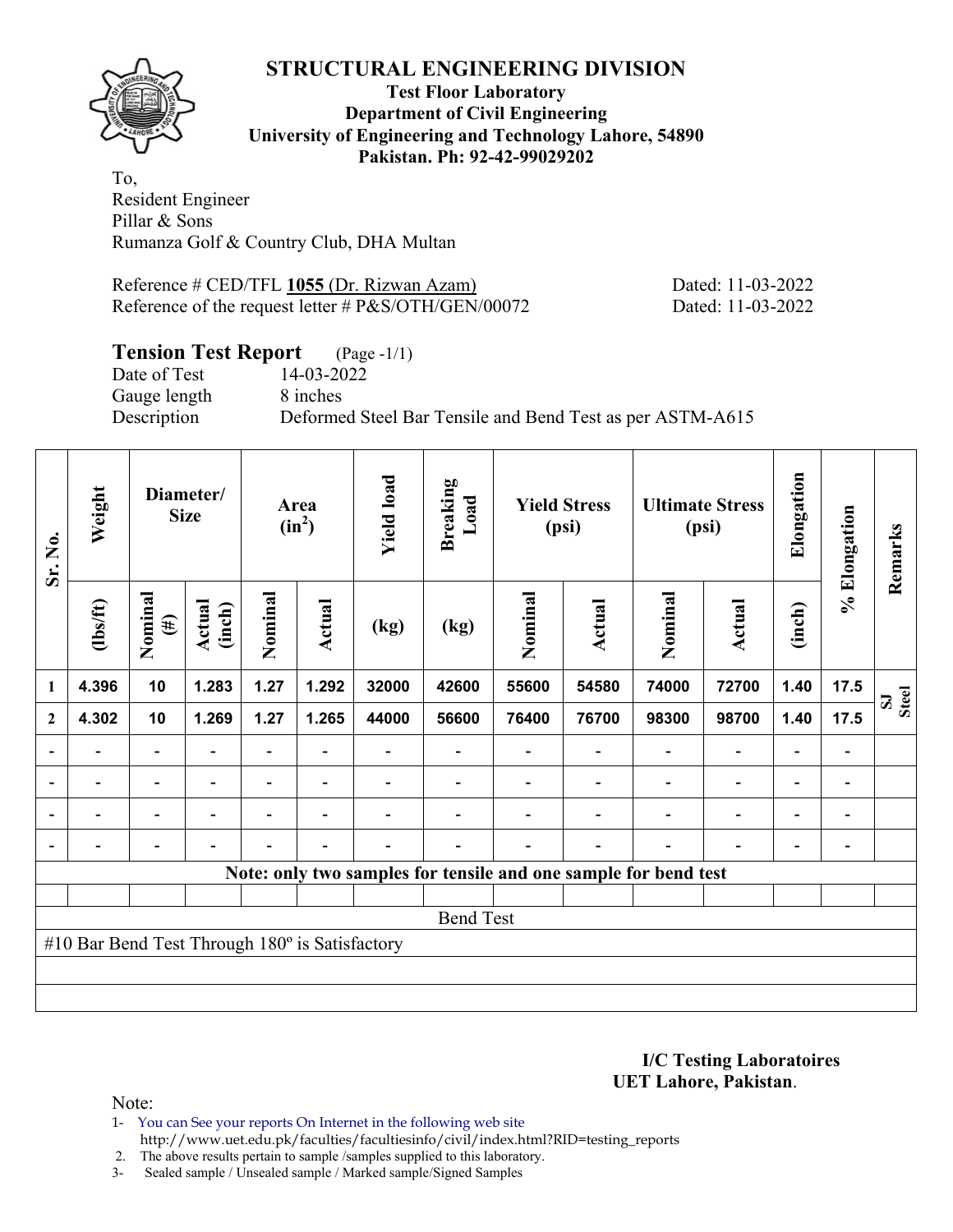

**Test Floor Laboratory Department of Civil Engineering University of Engineering and Technology Lahore, 54890 Pakistan. Ph: 92-42-99029202** 

To, Sr. Engineer (Civil), WASO PAEC, BINO Bahawalpur

Reference # CED/TFL 1058 (Dr. M Rizwa Riaz) Dated: 14-03-2022 Reference of the request letter # WASO-BINO-21-002 Dated: 11-03-2022

| <b>Tension Test Report</b> (Page -1/1) |                                                           |
|----------------------------------------|-----------------------------------------------------------|
| Date of Test                           | 14-03-2022                                                |
| Gauge length                           | 8 inches                                                  |
| Description                            | Deformed Steel Bar Tensile and Bend Test as per ASTM-A615 |

| Sr. No.                  | Weight           |                          | Diameter/<br><b>Size</b><br>(inch) |                          | Area<br>$(in^2)$         | <b>Yield load</b>                                   | <b>Breaking</b><br>Load<br><b>Yield Stress</b><br><b>Ultimate Stress</b><br>(psi)<br>(psi) |         |               |                                                                 | Elongation    | % Elongation             | Remarks                      |  |
|--------------------------|------------------|--------------------------|------------------------------------|--------------------------|--------------------------|-----------------------------------------------------|--------------------------------------------------------------------------------------------|---------|---------------|-----------------------------------------------------------------|---------------|--------------------------|------------------------------|--|
|                          | (1bs/ft)         | Nominal                  | <b>Actual</b>                      | Nominal                  | Actual                   | (kg)                                                | (kg)                                                                                       | Nominal | <b>Actual</b> | Nominal                                                         | <b>Actual</b> | (inch)                   |                              |  |
| 1                        | 0.370            | 3/8                      | 0.372                              | 0.11                     | 0.109                    | 3400                                                | 5200                                                                                       | 68200   | 68820         | 104200                                                          | 105300        | 1.20                     | 15.0                         |  |
| $\mathbf{2}$             | 0.372            | 3/8                      | 0.373                              | 0.11                     | 0.109                    | 3400                                                | 5200                                                                                       | 68200   | 68590         | 104200                                                          | 104900        | 1.20                     | 15.0                         |  |
|                          |                  |                          |                                    |                          |                          |                                                     |                                                                                            |         |               |                                                                 |               |                          |                              |  |
| $\overline{\phantom{0}}$ |                  | $\overline{\phantom{0}}$ |                                    |                          | $\overline{\phantom{0}}$ |                                                     |                                                                                            |         |               |                                                                 |               | $\overline{\phantom{0}}$ | $\overline{\phantom{0}}$     |  |
|                          |                  | $\blacksquare$           |                                    |                          |                          |                                                     |                                                                                            |         |               |                                                                 |               | $\overline{\phantom{0}}$ | $\qquad \qquad \blacksquare$ |  |
|                          |                  | $\overline{\phantom{0}}$ |                                    | $\overline{\phantom{0}}$ | $\overline{\phantom{0}}$ |                                                     |                                                                                            |         |               |                                                                 | ٠             | $\overline{\phantom{0}}$ |                              |  |
|                          |                  |                          |                                    |                          |                          |                                                     |                                                                                            |         |               | Note: only two samples for tensile and one sample for bend test |               |                          |                              |  |
|                          |                  |                          |                                    |                          |                          |                                                     |                                                                                            |         |               |                                                                 |               |                          |                              |  |
|                          | <b>Bend Test</b> |                          |                                    |                          |                          |                                                     |                                                                                            |         |               |                                                                 |               |                          |                              |  |
|                          |                  |                          |                                    |                          |                          | 3/8" Dia Bar Bend Test Through 180° is Satisfactory |                                                                                            |         |               |                                                                 |               |                          |                              |  |
|                          |                  |                          |                                    |                          |                          |                                                     |                                                                                            |         |               |                                                                 |               |                          |                              |  |
|                          |                  |                          |                                    |                          |                          |                                                     |                                                                                            |         |               |                                                                 |               |                          |                              |  |

**I/C Testing Laboratoires UET Lahore, Pakistan**.

Note:

1- You can See your reports On Internet in the following web site http://www.uet.edu.pk/faculties/facultiesinfo/civil/index.html?RID=testing\_reports

2. The above results pertain to sample /samples supplied to this laboratory.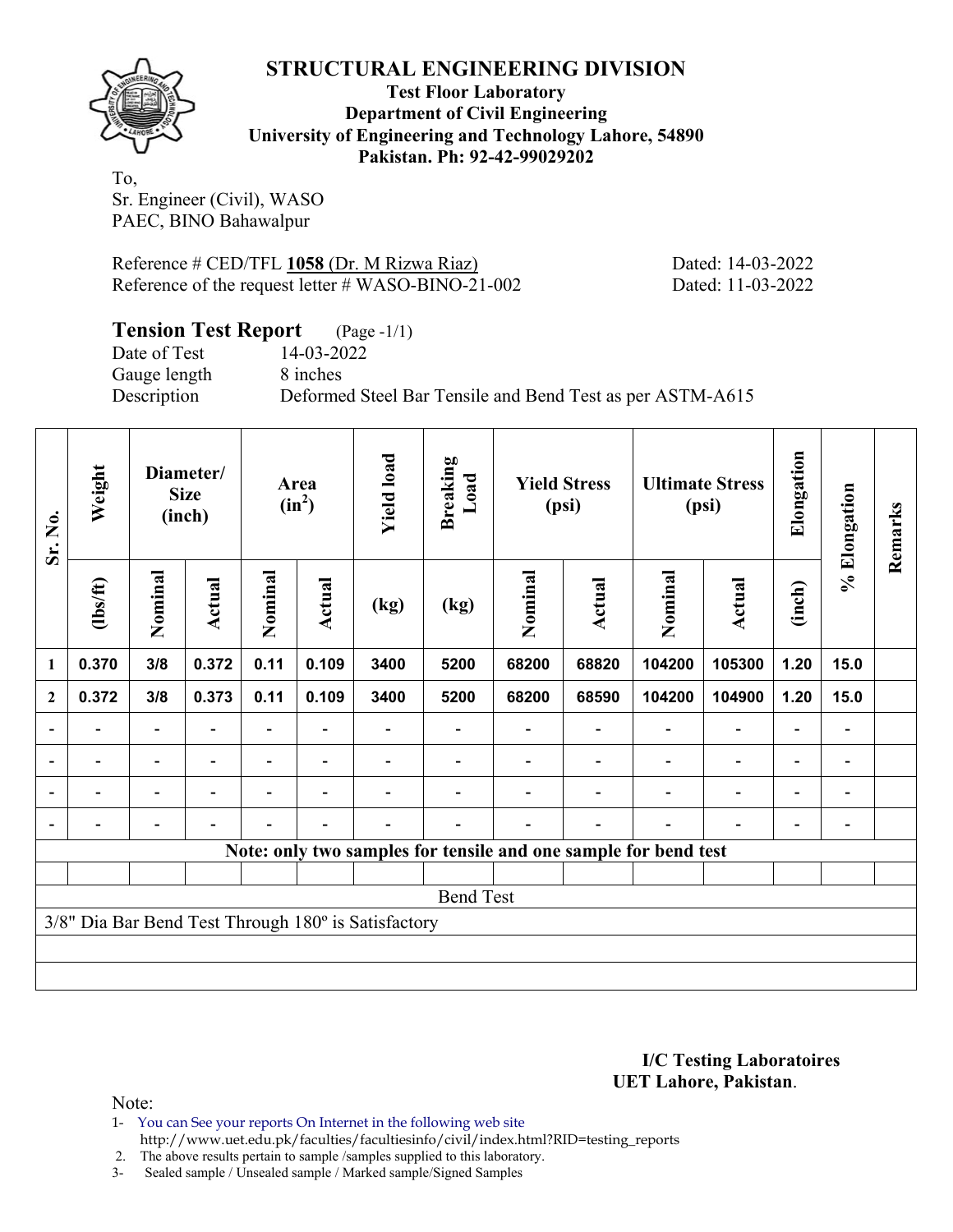

#### **Test Floor Laboratory Department of Civil Engineering University of Engineering and Technology Lahore, 54890 Pakistan. Ph: 92-42-99029202**

To, Planning & Coordination Engineer REDO Engineering & Construction (Pvt) Ltd Lahore

Reference # CED/TFL 1059 (Dr. M Rizwa Riaz) Dated: 14-03-2022 Reference of the request letter # Nil Dated: 14-03-2022

# **Tension Test Report** (Page -1/1) Date of Test 14-03-2022 Gauge length 8 inches Description Deformed Steel Bar Tensile and Bend Test as per ASTM-A615

| Sr. No.                  | Weight                                        |                          | Diameter/<br><b>Size</b> |         | Area<br>$(in^2)$         | <b>Yield load</b><br>Breaking<br>Load<br><b>Yield Stress</b><br><b>Ultimate Stress</b><br>(psi)<br>(psi) |                                                                 |         |                          | Elongation | % Elongation             | Remarks                  |                              |  |
|--------------------------|-----------------------------------------------|--------------------------|--------------------------|---------|--------------------------|----------------------------------------------------------------------------------------------------------|-----------------------------------------------------------------|---------|--------------------------|------------|--------------------------|--------------------------|------------------------------|--|
|                          | $\frac{2}{10}$                                | Nominal<br>$(\#)$        | Actual<br>(inch)         | Nominal | Actual                   | (kg)                                                                                                     | (kg)                                                            | Nominal | Actual                   | Nominal    | Actual                   | (inch)                   |                              |  |
| $\mathbf{1}$             | 0.374                                         | $\overline{\mathbf{3}}$  | 0.374                    | 0.11    | 0.110                    | 3500                                                                                                     | 4800                                                            | 70200   | 70210                    | 96200      | 96300                    | 1.30                     | 16.3                         |  |
| $\overline{2}$           | 0.374                                         | $\mathbf{3}$             | 0.374                    | 0.11    | 0.110                    | 3500                                                                                                     | 4800                                                            | 70200   | 70140                    | 96200      | 96200                    | 1.40                     | 17.5                         |  |
| $\overline{\phantom{0}}$ |                                               | $\overline{\phantom{a}}$ |                          |         |                          |                                                                                                          |                                                                 |         |                          |            | $\overline{\phantom{a}}$ | $\overline{\phantom{a}}$ | $\overline{\phantom{a}}$     |  |
| $\overline{\phantom{a}}$ |                                               | $\overline{\phantom{a}}$ |                          |         |                          |                                                                                                          |                                                                 |         |                          |            | $\overline{\phantom{a}}$ | $\overline{\phantom{0}}$ | $\qquad \qquad \blacksquare$ |  |
| $\overline{\phantom{a}}$ | $\overline{a}$                                | $\overline{\phantom{a}}$ | $\overline{\phantom{0}}$ |         | $\overline{\phantom{0}}$ |                                                                                                          |                                                                 |         | $\overline{\phantom{0}}$ |            | $\overline{\phantom{a}}$ | $\overline{\phantom{0}}$ | $\overline{\phantom{a}}$     |  |
| $\overline{\phantom{a}}$ |                                               | $\overline{\phantom{0}}$ |                          |         | $\overline{\phantom{0}}$ |                                                                                                          |                                                                 |         | $\overline{\phantom{0}}$ |            | $\overline{\phantom{0}}$ | $\overline{\phantom{a}}$ | $\overline{\phantom{a}}$     |  |
|                          |                                               |                          |                          |         |                          |                                                                                                          | Note: only two samples for tensile and one sample for bend test |         |                          |            |                          |                          |                              |  |
|                          |                                               |                          |                          |         |                          |                                                                                                          |                                                                 |         |                          |            |                          |                          |                              |  |
|                          |                                               |                          |                          |         |                          |                                                                                                          | <b>Bend Test</b>                                                |         |                          |            |                          |                          |                              |  |
|                          | #3 Bar Bend Test Through 180° is Satisfactory |                          |                          |         |                          |                                                                                                          |                                                                 |         |                          |            |                          |                          |                              |  |
|                          |                                               |                          |                          |         |                          |                                                                                                          |                                                                 |         |                          |            |                          |                          |                              |  |
|                          |                                               |                          |                          |         |                          |                                                                                                          |                                                                 |         |                          |            |                          |                          |                              |  |

**I/C Testing Laboratoires UET Lahore, Pakistan**.

- 1- You can See your reports On Internet in the following web site http://www.uet.edu.pk/faculties/facultiesinfo/civil/index.html?RID=testing\_reports
- 2. The above results pertain to sample /samples supplied to this laboratory.
- 3- Sealed sample / Unsealed sample / Marked sample/Signed Samples